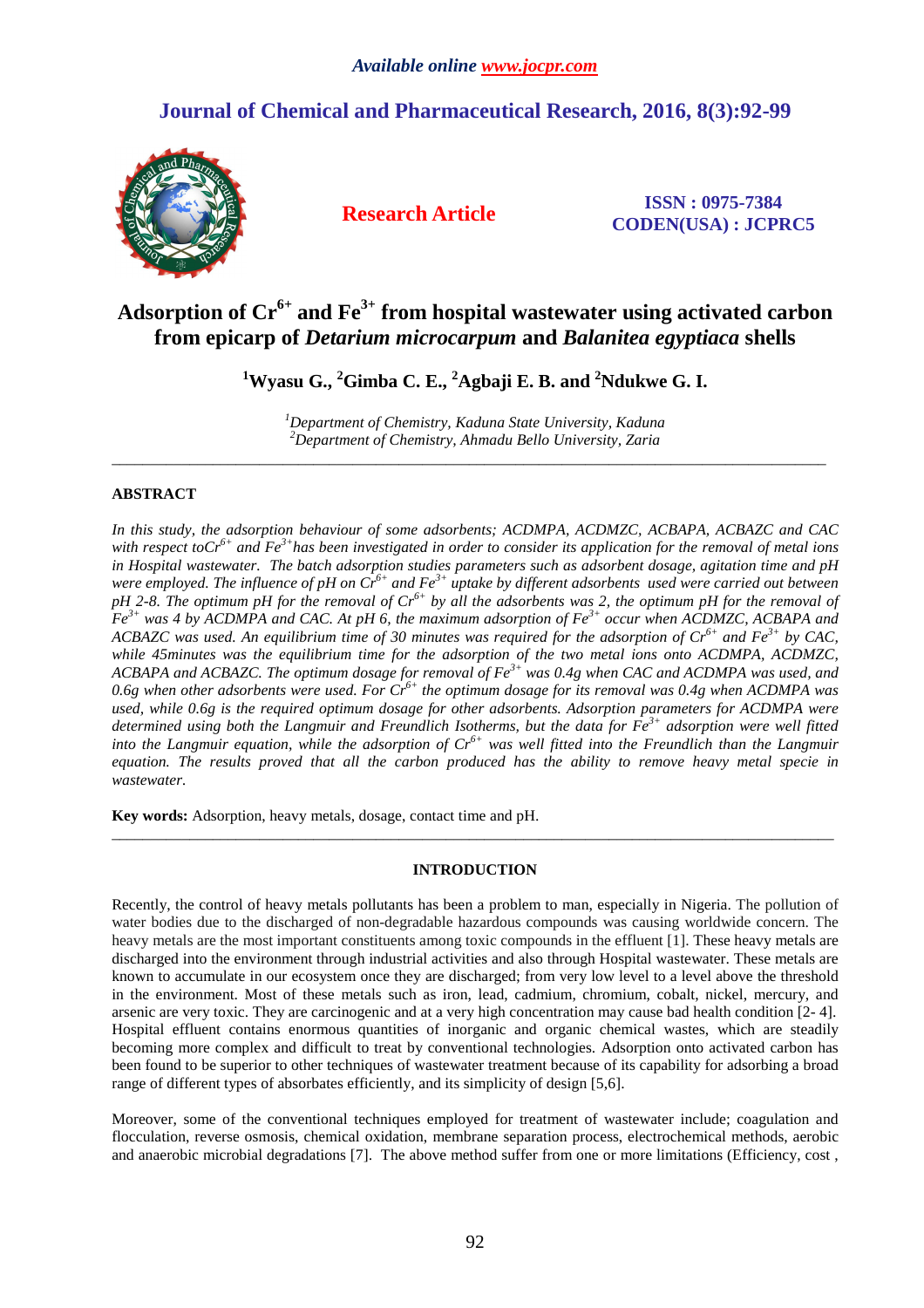effectiveness, availability and management, except "Adsorption" [7]. In addition, the world economic today is focusing on better waste management policies so as to reduce waste and "to protect the environment" [8].

\_\_\_\_\_\_\_\_\_\_\_\_\_\_\_\_\_\_\_\_\_\_\_\_\_\_\_\_\_\_\_\_\_\_\_\_\_\_\_\_\_\_\_\_\_\_\_\_\_\_\_\_\_\_\_\_\_\_\_\_\_\_\_\_\_\_\_\_\_\_\_\_\_\_\_\_\_\_

The purpose of this research is to study the adsorption behaviour of heavy metal (Fe<sup>3+</sup>and Cr<sup>6+</sup>) ions from Hospital wastewater, using activated carbon derived from epicarp of *Detarium microcarpum* and *Balanitea egyptiaca* shells. This aim will be achieved by evaluating equilibrium adsorption using adsorbent dosage, agitation time and pH of the solution in order to ascertain the optimum conditions for the adsorption of these heavy metal ions onto the activated carbon.

### *1.1. Sample Collection and Treatment*

*Detarium microcarpum* and *Balanitea egyptiaca* fruits were collected from Dutsin-Ma Local Government area of Katsina State. After collection, it was taken to the Department of Biological Science, Ahmadu Bello University Zaria, where it was authenticated and identified. The Epicarp shells were removed and washed several times with tap water and then with distilled de-ionized water to remove impurities and salts. The precursors were sun-dried and later dried in an oven at  $110^{\circ}$ C for 24 hrs. The dried shells were pulverised and sieved to 850 $\mu$ m particle size.

## *1.2. Preparation of Activated carbon from the precursors*

Activated carbon were produced using  $ZnCl_2$  and  $H_3PO_4$  as activating agents. Standard methods were followed for the carbon production as described by [6]. The Carbon produced were ACDMPA (Activated carbon from *Detarium microcarpum*, using H3PO4 as activating agent), ACDMZC (Activated carbon from *Detarium microcarpum*, using ZnCl<sub>2</sub>as activating agent), ACBAPA (Activated carbon from *Balanitea egyptiaca*, using H<sub>3</sub>PO<sub>4</sub> as activating agent) and ACBAZC (Activated carbon produced from *Balanitea egyptiaca*, using ZnCl<sub>2</sub> as activating agent). Commercial activated carbon (CAC) was purchased, which served as standard.

## **1.3. APPLICATION OF ACTIVATED CARBON TO RAW HOSPITAL WASTEWATER**

Activated carbon produced from the Epicarp of *Balanitea egyptiaca* and *Detarium micropcarpum* seed shell was used for the removal of heavy metals ions from wastewater. Samples of the wastewater (10cm<sup>3</sup>) were mixed with 0.1g carbon, in 250cm<sup>3</sup> Erlenmeyer flasks, then Standard methods were followed to ensure proper removal as described by [9].

### *1.4. Batch Adsorption* **studies**

# *1.4.1.Effect of adsorbent dosage on the adsorption of Cr6+and Fe3+ .*

Effect of adsorbent mass was studies by using different masses  $(0.2, 0.4, 0.6, 0.8, \text{ and } 1.0 \text{ g})$  of the adsorbent for the batch experiment described above.

### **1.4.2.Effect of agitation time on adsorption of**  $Cr^{6+}$  **and**  $Fe^{3+}$

The effect of agitation time on the removal efficiency of different heavy metal ions were investigated at 15, 30, 45 and 60minutes time of contact.

## *2.4.3. Effect of initial solution pH on adsorption of Cr6+and Fe3+ .*

The pH of solution is important in adsorption study, in that pH of a solution determines the speciation of the metal ion in solution and also dictates the surface charge of adsorbents with variable charge characteristics. Using constant concentration of 0.6 g adsorbent dose and agitation time of 45 mins at ambient temperature, the pH of the solution was varied. The pH values, at which the adsorption behaviour was investigated were 2, 4, 6 and 8.

#### *2.5.1. Calculation*

From the measured concentration of  $Cr^{6+}$  and  $Fe^{3+}$  ions, amount of the metal adsorbed (qe) was calculated using equations 1 [10].

$$
Qe = \frac{V(Co - Ce)}{100M}
$$
 (1)

where qe is the amount of adsorbate ion adsorbed in milligram per gram of the adsorbent, Co is the initial concentration of the metal ion before the adsorption process, Ce is the equilibrium concentration of the metal ion in the filtrate after adsorption process, M is the mass in gram of the adsorbent and V is the volume of the solution in mL.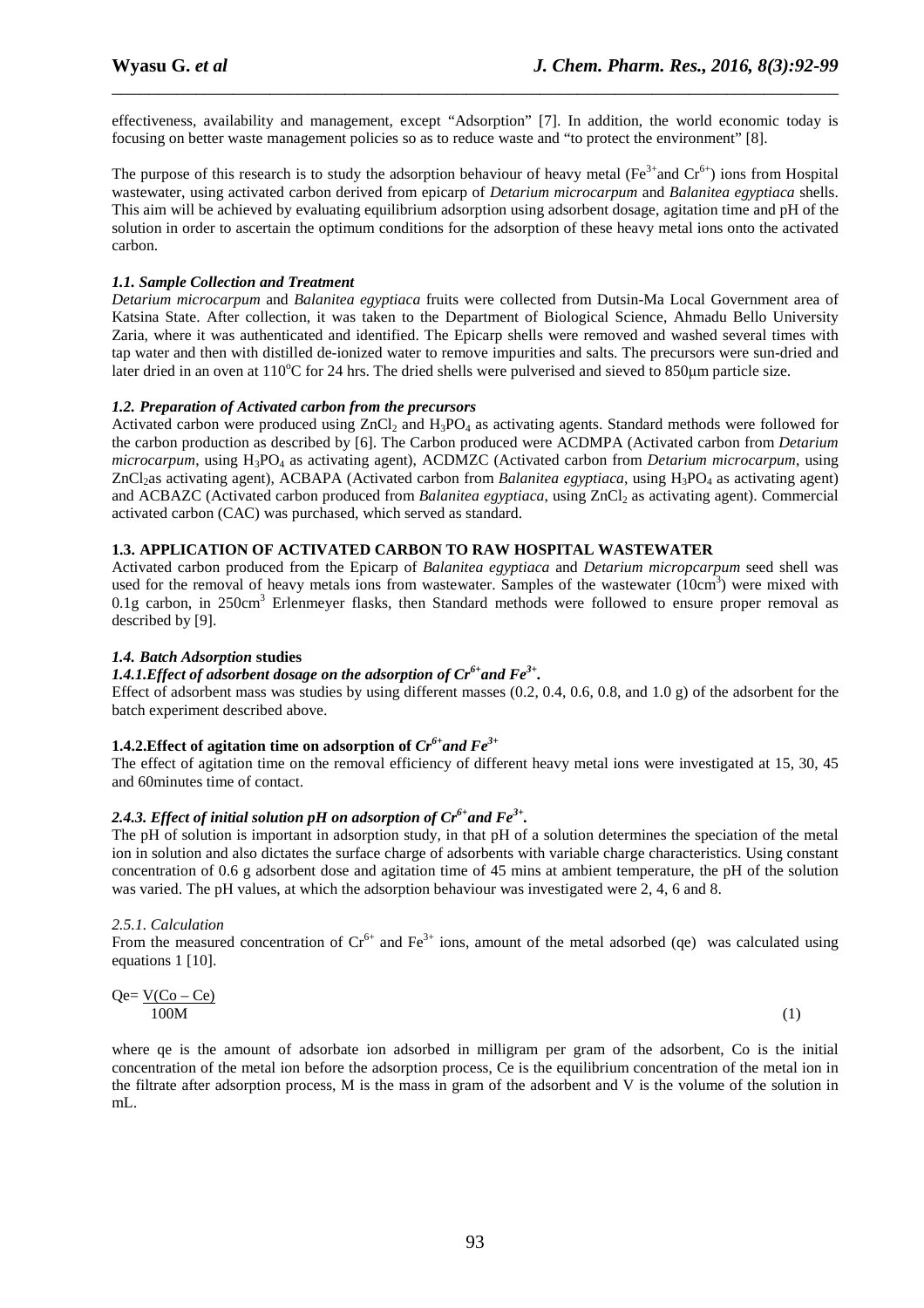#### **RESULTS AND DISCUSSION**

\_\_\_\_\_\_\_\_\_\_\_\_\_\_\_\_\_\_\_\_\_\_\_\_\_\_\_\_\_\_\_\_\_\_\_\_\_\_\_\_\_\_\_\_\_\_\_\_\_\_\_\_\_\_\_\_\_\_\_\_\_\_\_\_\_\_\_\_\_\_\_\_\_\_\_\_\_\_

#### **Preamble:** *Effect of Process Parameters*

The effect of different process parameters such as adsorbent dosage, contact time and pH were strongly studied on the adsorption of  $Cr^{6+}$  and  $Fe^{3+}$  onto the activated carbon produced.

# **3.1. Effect of adsorbent dosage on the adsorption of Cr6+ and Fe3+**

Presented in Figures 3.1- 3.2 below, illustrated the variation of metal ions adsorbed at adsorbent dosage of 0.2,0.4, 0.6, 0.8 and 1.0g.



**Figure1. Effect of dosage on adsorption of Fe3+ by all the adsorbents** 



Adsorbent dosage (g)

**Figure 2. Effect of adsorbent dosage on adsorption of Cr6+onto the carbons** 

#### **DISCUSSION**

Figures 1 and 2 shows the adsorption of  $Fe^{3+}$  and  $Cr^{6+}$  onto all the prepared adsorbents at different dosage of 0.2, 0.4, 0.6, 0.8 and 1g respectively. A trend of increment in adsorption capacity of Fe3+ occur with increment in adsorbent of 0.4g for ACDMPA and CAC, while ACDMZC, ACBAPA and ACBAZC recorded the highest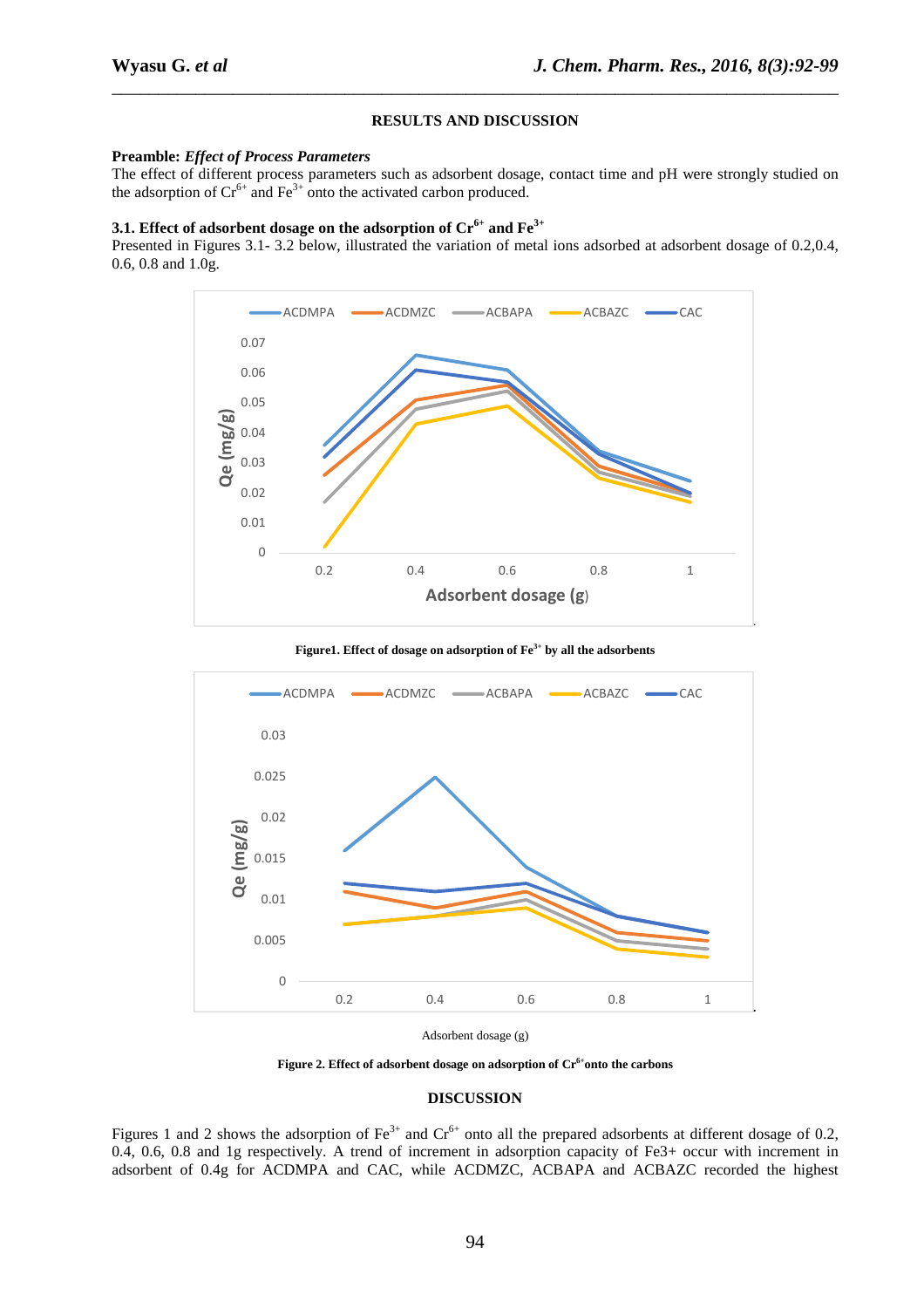adsorption when the dose was 0.6g. The adsorbents ACDMPA and CAC recorded a maximum adsorption capacity of 0.066 mg/g and 0.061mg/g for Fe(III) respectively. The adsorbents ACDMZC, ACBAPA and ACBAZC recorded a maximum adsorption capacity of 0.056, 0.054 and 0.049mg/g  $Fe^{3+}$  respectively. On the other hand Figure 2 shows the maximum adsorption capacity of  $Cr^{6+}$  as 0.025, 0.012, 0.011, 0.010 and 0.009mg/g for ACDMPA, CAC, ACDMZC, ACBAPA and ACBAZC respectively at carbon dosage of 0.6g, with the exception of ACDMPA at 0.4g. Further increment of adsorbent above 0.6 g resulted in a decline in adsorption capacity for both $Fe^{3+}$  and  $Cr^{6+}$ . The initial increment in adsorption capacity with increase in adsorbent dosage was expected, since the number of adsorbent sites increased and thus more surface area was available for metal attachment. Same trend has been reported by earlier researchers [11,12].

\_\_\_\_\_\_\_\_\_\_\_\_\_\_\_\_\_\_\_\_\_\_\_\_\_\_\_\_\_\_\_\_\_\_\_\_\_\_\_\_\_\_\_\_\_\_\_\_\_\_\_\_\_\_\_\_\_\_\_\_\_\_\_\_\_\_\_\_\_\_\_\_\_\_\_\_\_\_

#### **3.2.Effect of agitation time (contact time) on the adsorption of Cr6+ and Fe3+**

Figures 3.3 and 3.4 represented the effect of contact time on the adsorption of  $Cr<sup>6+</sup>$  and  $Fe<sup>3+</sup>$ onto the adsorbents. The contact time of 15, 30, 45 and 60 minutes was used to monitor the adsorption pattern.



**Figure 3. Effect of agitation time on adsorption of Cr6+ by all the adsorbents** 



**Figure 4. Effect of agitation time on adsorption of Fe3+ by all the adsorbents** 

The effect of contact time on the adsorption efficiency of the adsorbents for $Cr^{6+}$  and Fe3+ were studied. The results were presented in Figures 3 and 4. The rate of metal ions uptake was rapid in the first 30 minutes by all the adsorbents. The removal efficiency of CAC for both ions decreases as the contact time exceeded 30minutes, while the other adsorbents adsorbed optimally at contact time of 45mimutes. The results is in agreement with the one obtained by Sharma et al., [13] for the removal of chromium in wastewater by fly ash.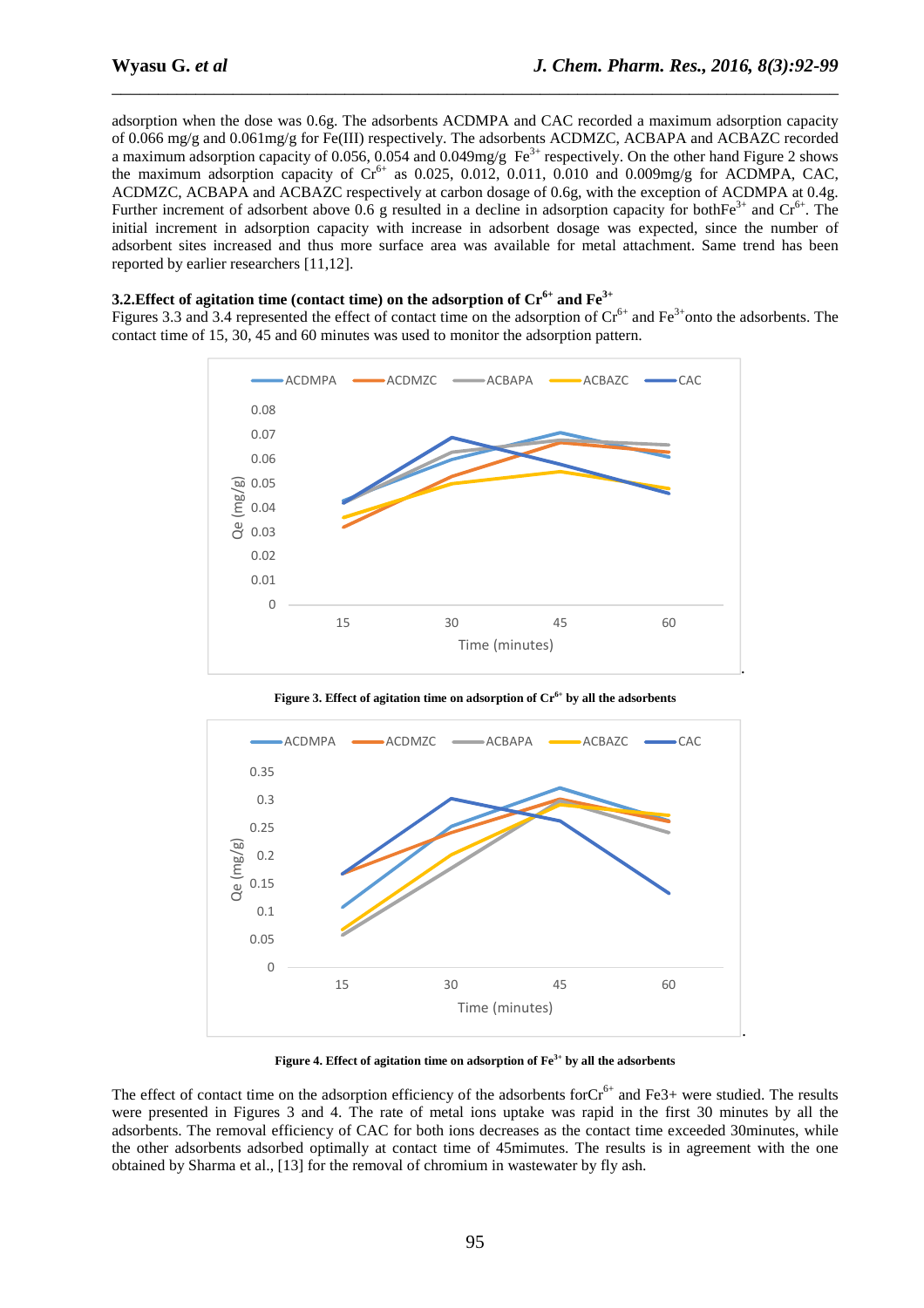# **3.3. Effect of pH on the adsorption of Cr6+ and Fe3+**

The pH of the solution that contains the adsorbate plays a vital role on the adsorption of adsorbate. Figures 3.5 and 3.6 illustrated the adsorption behaviour of the metal ions, at pH 2, 4,6 and 8.

\_\_\_\_\_\_\_\_\_\_\_\_\_\_\_\_\_\_\_\_\_\_\_\_\_\_\_\_\_\_\_\_\_\_\_\_\_\_\_\_\_\_\_\_\_\_\_\_\_\_\_\_\_\_\_\_\_\_\_\_\_\_\_\_\_\_\_\_\_\_\_\_\_\_\_\_\_\_



**Figure 5. Effect of pH on the adsorption of Cr6+ by all the adsorbents** 



**Figure 6. Effect of pH on the adsorption of Fe3+ by all the adsorbents** 

The pH of a solution plays a vital role on the adsorption of heavy metals since it estimate the surface charge of the adsorbent and the extent of ionization and speciation of the adsorbate. Presented in Figure 5, is the effect of pH on the adsorption of  $Cr^{6+}$  at various pH values. It was observed that the adsorption of  $Cr^{6+}$  on all the carbon continuously decreases with increase in pH and the maximum adsorption was observed at pH 2. The sharp decrease in the removal of  $Cr^{6+}$  with increase in pH of the solution may be due to the fact that, low pH leads to an increase in H<sup>+</sup> ions on the carbon surface, which results in significantly strong electrostatic attraction between HCrO<sub>4</sub> and the positively charged carbon surface, which is in agreement with research carried out earlier [14,15,16].Similar results were also obtained by [17] and [18]. The level of adsorption by the adsorbents followed this order; ACDMPA >  $ACDMZC > CAC > ACBAPA > ACBAZC$ , which may be attributed to large BET surface area that favours adsorption. At pH greater than 6 and up to 8, there was no significant increase on the adsorption of  $Cr^{6+}$  by all the adsorbents.

On the other hand, Figure 6 shows the effect of pH on the adsorption of  $Fe<sup>3+</sup>$  at various pH levels. The adsorption of  $Fe<sup>3+</sup>$  increases with increase in pH range of 4-6. An increase of pH above 6 resulted in poor adsorption of  $Fe<sup>3+</sup>$  by all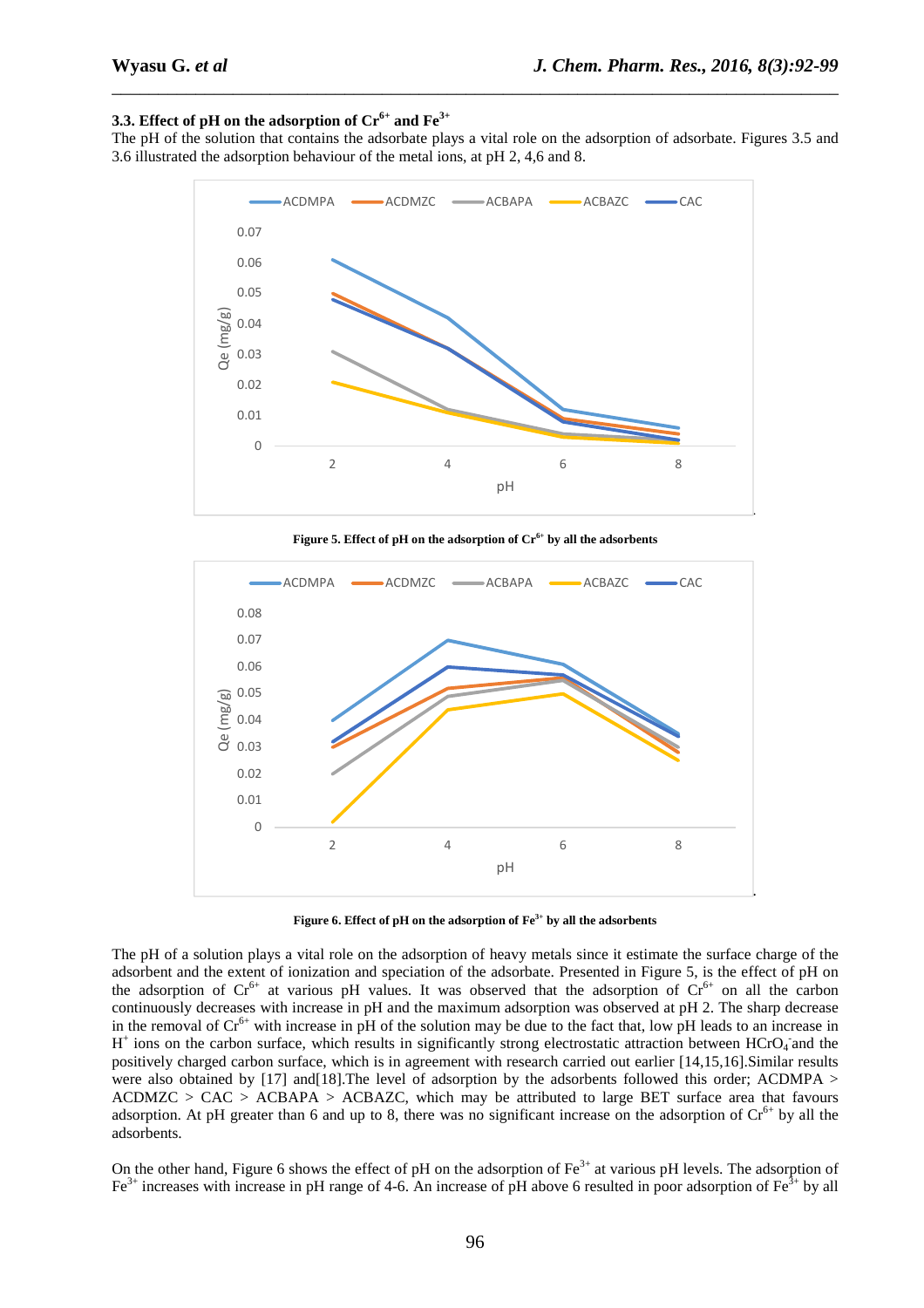the adsorbents. It can be deduced that at lower pH value, the surface of the adsorbent is surrounded by hydrogen ions  $(H^+)$ , thereby preventing metal ions (Fe<sup>3+</sup> ion) from approaching the binding sites of the adsorbents. At higher H<sup>+</sup> concentration, the adsorbent surface becomes more positively charged such that the attraction between adsorbents and metal cations is reduced. In contrast, as the  $pH$  increases, lesser  $H^+$  which facilitate greater metal removal due to no availability of H+ at the surface of the adsorbent. The results is in agreement with work carried out earlier by Oladunni et al., [9].

\_\_\_\_\_\_\_\_\_\_\_\_\_\_\_\_\_\_\_\_\_\_\_\_\_\_\_\_\_\_\_\_\_\_\_\_\_\_\_\_\_\_\_\_\_\_\_\_\_\_\_\_\_\_\_\_\_\_\_\_\_\_\_\_\_\_\_\_\_\_\_\_\_\_\_\_\_\_

#### **3.4. Adsorption Modelling**

The estimation of the adsorption capacity of the activated carbon with large surface area (ACDMPA) was further carried out by analysing the isotherm data using Freundlich and Langmuir adsorption isotherm models. The Langmuir and Freundlich models are the most commonly used for solid - liquid phase isotherms.

Langmuir isotherm is given as

$$
Qe = \frac{QmaxbCe}{1 + bce}
$$
 (2)

Which can be rewritten as follows

$$
1/\text{qe} = 1/\text{qmax} + 1/\text{bCe}
$$
\n<sup>(3)</sup>

where qe is the amount of adsorbate adsorbed per gram of dried adsorbent at equilibrium (mg adsorbate/g of dried adsorbent), qmax is the constant relating to the maximum amount of adsorbate ion bound per g of adsorbent for a monolayer (mg/g), b is Langmuir constant or adsorption coefficient or the adsorption affinity ( $L/mg$ ) for binding of adsorbate on the adsorbent sites, and Ce is equilibrium (residual) adsorbate concentration in solution after sorption (mg/L). A plot of 1/qe against 1/Ce (Figs. 5 and 6) gives intercept (1/qmax) and slope (1/qmaxb) [19]. The coefficient of determination,  $R^2$  was used for comparison with that of Freundlich.

The Freundlich isotherm model which describe non – ideal sorption onto heterogeneous surfaces involving multilayer sorption is defined as follows [19]

 $\frac{1}{1}$  $log qe = log KF + n log Ce$ 

where qe is the amount of adsorbate adsorbed per unit weight of adsorbent, KF is Freundlich constant measuring adsorption capacity (L/mg), Ce is equilibrium concentration of the adsorbent in solution (mg/L), n is constant related to adsorption efficiency and energy of adsorption or adsorption intensity of the adsorbent. The co-efficient of determination  $R^2$  was used to compare with that of Langmuir



**Figure 7. Langmuir adsorption isotherm of Fe3+ using ACDMPA**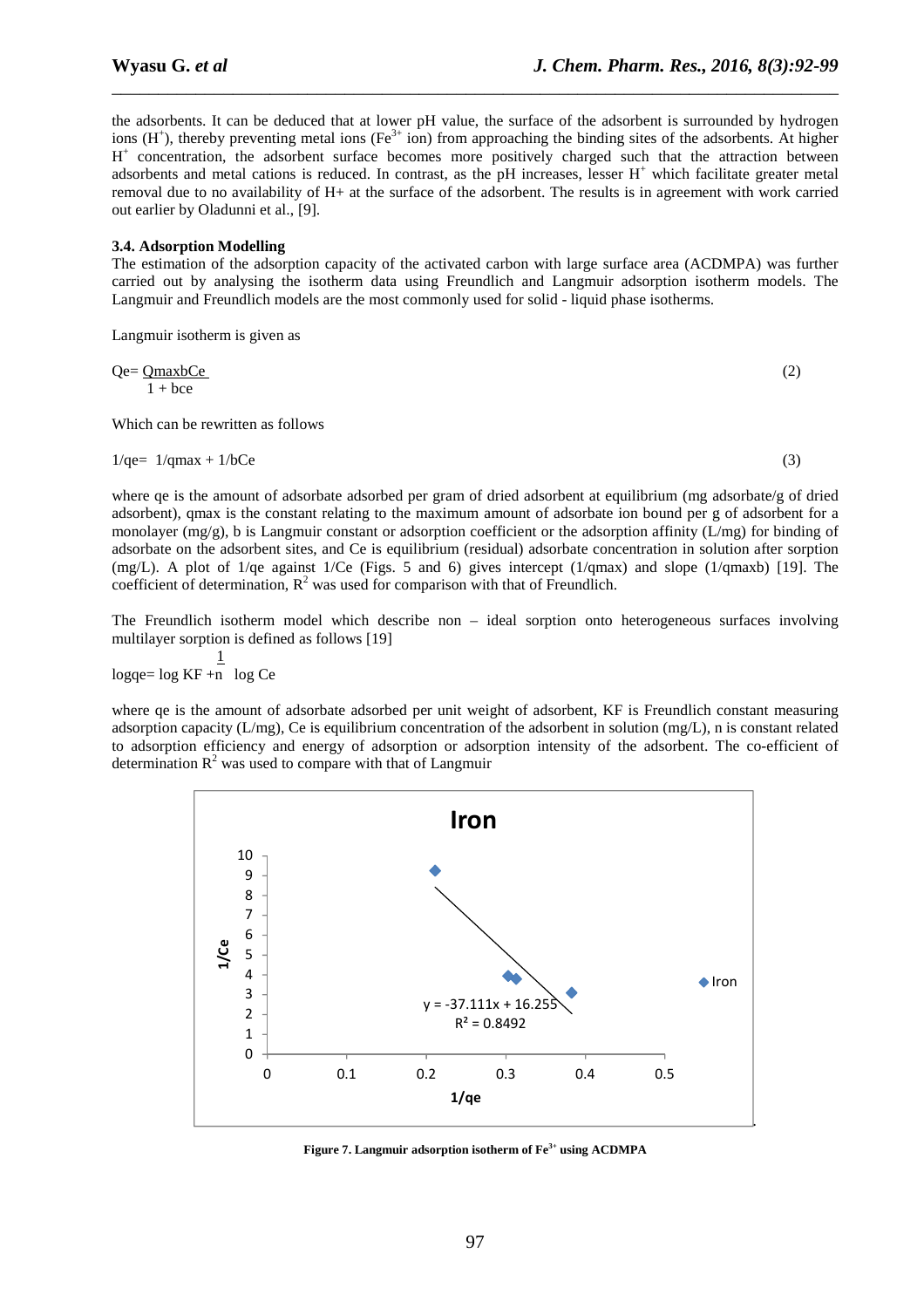

**Figure 8. Langmuir adsorption isotherm for Cr6+ using ACDMPA** 



**Figure 9. Freundlich adsorption isotherm of Fe3+ using ACDMPA**